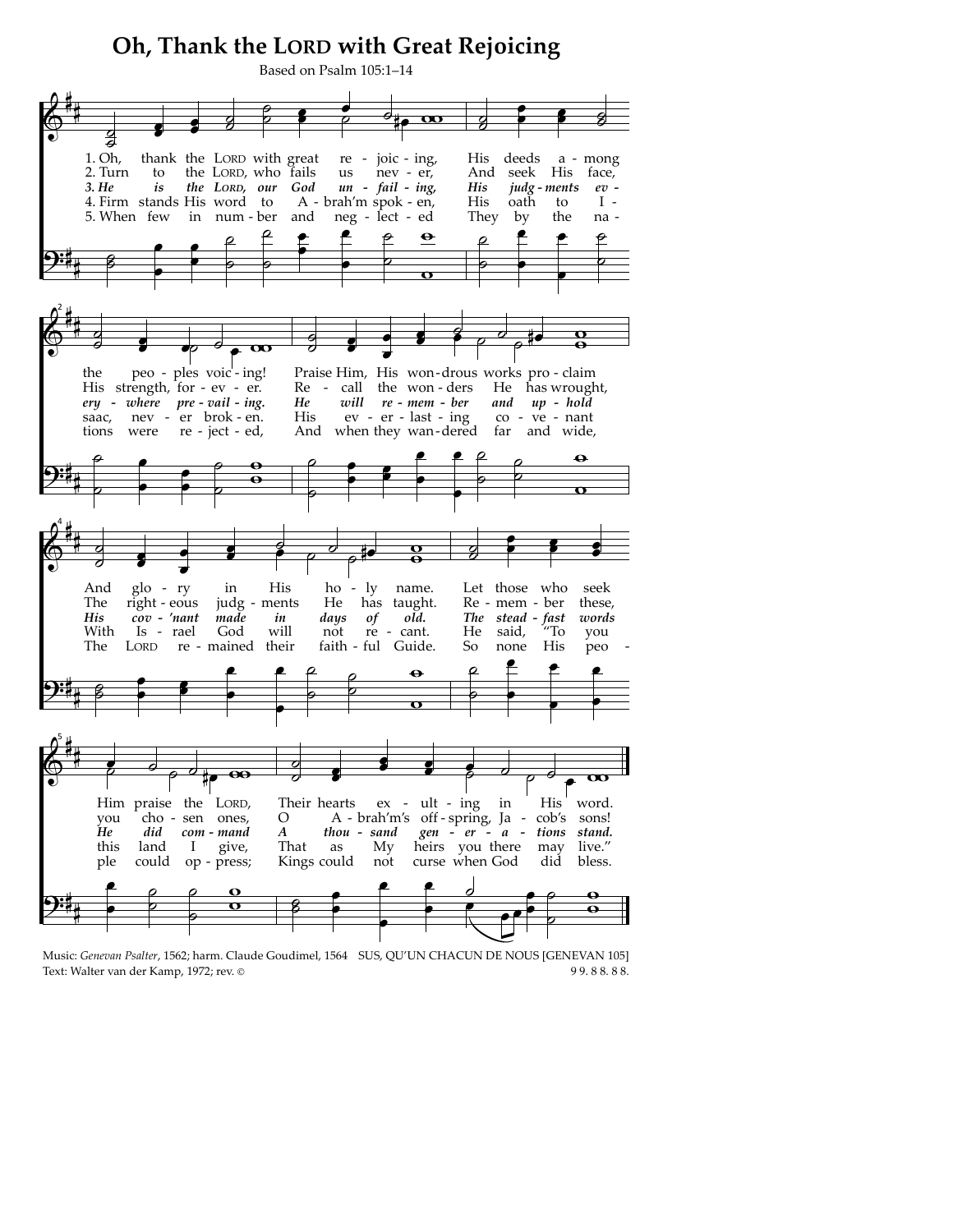## Oh, Thank the LORD with Great Rejoicing Cont'd, Psalm 105:15-28  $\overline{\mathbf{C}}$ र्व harm the pro-<br>Jo-seph far said, "Touch not whom I 6. He a - noint - ed, Nor harm the as a slave and torn by an - guish<br>king called Jo - seph and re - leased him, Did 7. Sold 8. The  $\it His$ *pro - phe - cies*<br>down to F 9. Then Is - ra - el with kin and cat - tle Went down to  $E -$ 10. The LORD sent Mo-ses as their sav - ior With Aa - ron, whom  $\mathbf \Theta$  $\bar{r}$ phets ap - point - ed." When fam - ine came on God's com - mand  $\mathbf I$ E - gypt <sup>1</sup>lan - guish; For - got - ten and with in *i* - rons chained, He made him mas - ter of the land,<br>Rich bless - ings did the LORD be - stow; and coun-sels pleased him; gypt there to<br>He chose to set - tle. fav - or, And through their words He wrought for them Ca - naan's And hun - ger ra - vaged land In break ing  $ev$  -There in  $a$ pri  $-$  son he re mained Un  $\overline{\phantom{a}}$ til the king Gave all he ĥad in to hand, To guide his princ his their foe, Whose hearts He He made them strong - er than turned Great won - ders Deep in the land of Ham. dark - ness  $cov \overline{\mathbf{e}}$  $\overline{\mathbf{C}}$ bread, The LORD had sent ery staff of a man  $\rm{a}$ head. knew, bout him And then the LORD's word proved him true.  $a$ es on their course, To show his eld - ers  $wis$ dom's source. they till  $\operatorname{did}$ His cho-sen ser - vants with treat  $de$ ceit. ered it by day, Yet they did not God's word  $\mathbf{o}$  $\overline{a}$ bey.